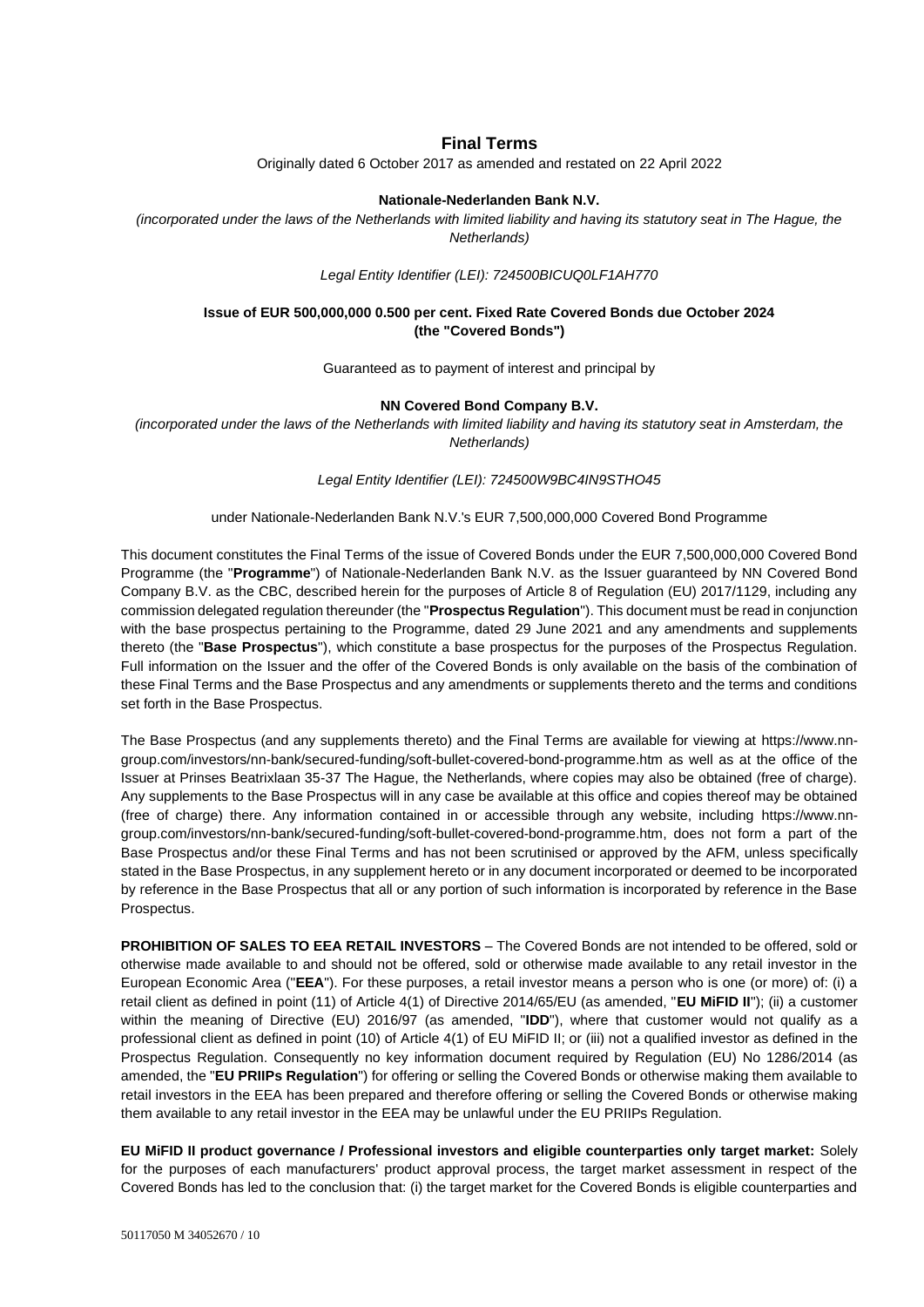professional clients only, each as defined in EU MiFID II; and (ii) all channels for distribution of the Covered Bonds to eligible counterparties and professional clients are appropriate. Any person subsequently offering, selling or recommending the Covered Bonds (an "**EU distributor**") should take into consideration the manufacturers' target market assessment; however, an EU distributor subject to EU MiFID II is responsible for undertaking its own target market assessment in respect of the Covered Bonds (by either adopting or refining the manufacturers' target market assessment) and determining appropriate distribution channels.

**PROHIBITION OF SALES TO UK RETAIL INVESTORS** - The Covered Bonds are not intended to be offered, sold or otherwise made available to and should not be offered, sold or otherwise made available to any retail investor in the United Kingdom ("**UK**"). For these purposes, a retail investor means a person who is one (or more) of: (i) a retail client, as defined in point (8) of Article 2 of Regulation (EU) No 2017/565 as it forms part of UK domestic law by virtue of the European Union (Withdrawal) Act 2018 ("**EUWA**"); (ii) a customer within the meaning of the provisions of the FSMA and any rules or regulations made under the FSMA to implement Directive (EU) 2016/97, where that customer would not qualify as a professional client, as defined in point (8) of Article 2(1) of Regulation (EU) No 600/2014 as it forms part of UK domestic law by virtue of the EUWA; or (iii) not a qualified investor as defined in Article 2 of Regulation (EU) 2017/1129 as it forms part of UK domestic law by virtue of the EUWA. Consequently no key information document required by Regulation (EU) No 1286/2014 as it forms part of UK domestic law by virtue of the EUWA (the "**UK PRIIPs Regulation**") for offering or selling the Covered Bonds or otherwise making them available to retail investors in the UK has been prepared and therefore offering or selling the Covered Bonds or otherwise making them available to any retail investor in the UK may be unlawful under the UK PRIIPs Regulation.

**UK MiFIR product governance / Professional investors and ECPs only target market** – Solely for the purposes of each manufacturers' product approval process, the target market assessment in respect of the Covered Bonds has led to the conclusion that: (i) the target market for the Covered Bonds is only eligible counterparties, as defined in the FCA Handbook Conduct of Business Sourcebook ("**COBS**"), and professional clients, as defined in Regulation (EU) No 600/2014 as it forms part of UK domestic law by virtue of the European Union (Withdrawal) Act 2018 ("**UK MiFIR**"); and (ii) all channels for distribution of the Covered Bonds to eligible counterparties and professional clients are appropriate. Any person subsequently offering, selling or recommending the Covered Bonds (a "**UK distributor**") should take into consideration the manufacturers/s'] target market assessment; however, a UK distributor subject to the FCA Handbook Product Intervention and Product Governance Sourcebook (the "**UK MiFIR Product Governance Rules**") is responsible for undertaking its own target market assessment in respect of the Covered Bonds (by either adopting or refining the manufacturers' target market assessment) and determining appropriate distribution channels.

The Covered Bonds and the Guarantee have not been and will not be registered under the US. Securities Act of 1933, as amended (the "**Securities Act**"), or the securities laws of any state of the United States or other jurisdiction of the United States. The securities may not be offered or sold within the U.S. or to, or for the account or benefit of, U.S. persons (as defined in Regulation S), except pursuant to an exemption from, or in a transaction not subject to, the registration requirements of the Securities Act and applicable state or local securities laws. Accordingly, the Covered Bonds are being offered, sold or delivered only to non-U.S. persons (as defined in Regulation S) outside the United States in reliance on Regulation S.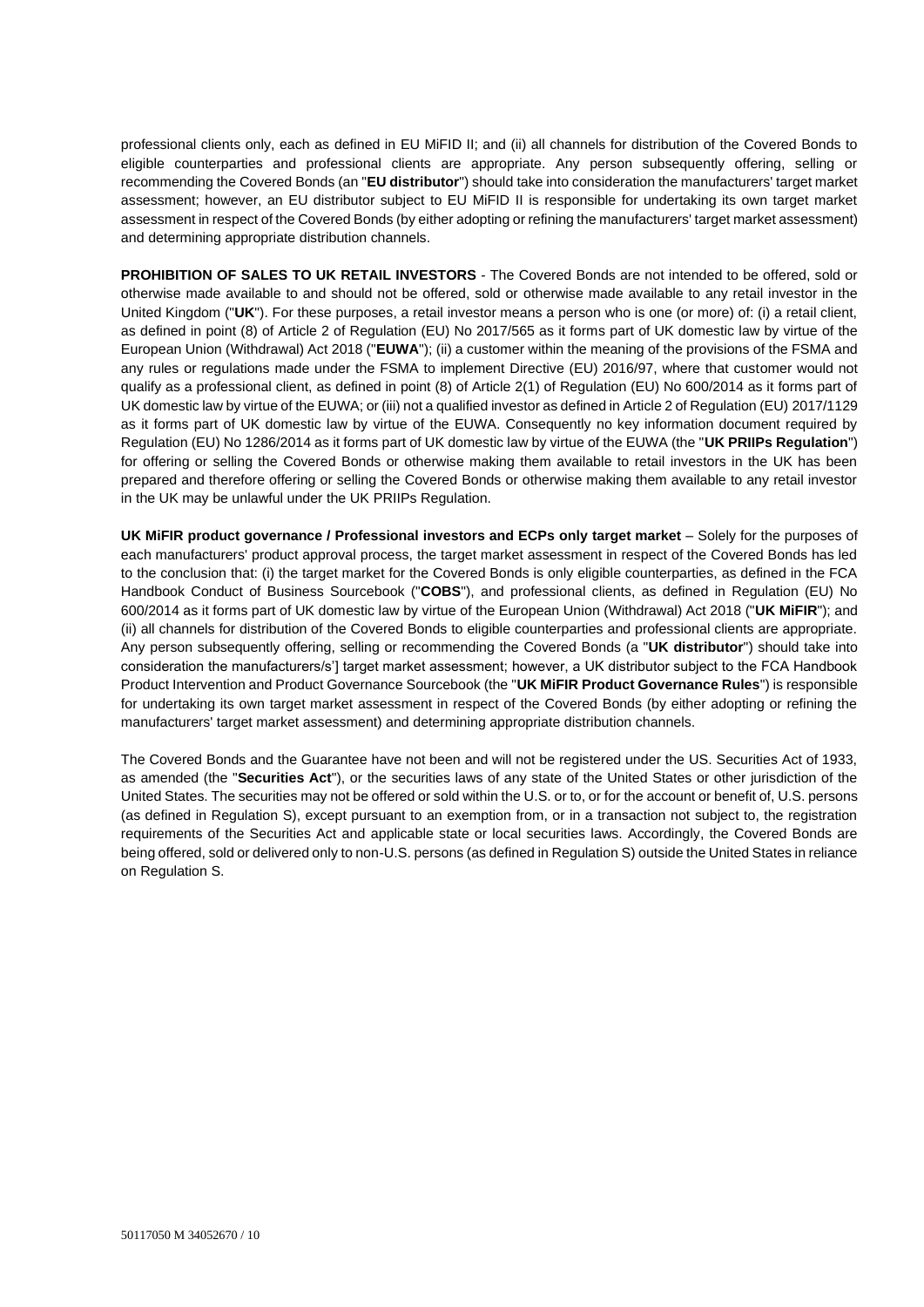### **PART A – CONTRACTUAL TERMS**

These Final Terms are to be read in conjunction with the Terms and Conditions (the "**Terms and Conditions**") set forth in section 5 (Covered Bonds) of the Base Prospectus. The Terms and Conditions as supplemented, amended and/or disapplied by these Final Terms constitute the conditions (the "**Conditions**") of the Covered Bonds. Capitalised terms not defined herein have the same meaning as in the Terms and Conditions. Certain capitalised terms in the Conditions which are not defined therein have the meaning set forth in a master definitions agreement (the "Master Definitions Agreement") dated 29 June 2020, as the same may be amended, supplemented, restated or otherwise modified from time to time and signed by the Issuer, the CBC, the Security Trustee, the Transferor and certain other parties. All references to numbered Conditions and sections are to Conditions and sections of the Terms and Conditions set forth in section 5 (Covered Bonds) of the Base Prospectus.

| 1. | (i)                            | Issuer:                    | Nationale-Nederlanden Bank N.V.                                                                                                                                                                                                                                                                                                                                                                                                                                      |
|----|--------------------------------|----------------------------|----------------------------------------------------------------------------------------------------------------------------------------------------------------------------------------------------------------------------------------------------------------------------------------------------------------------------------------------------------------------------------------------------------------------------------------------------------------------|
|    | (ii)                           | CBC:                       | NN Covered Bond Company B.V.                                                                                                                                                                                                                                                                                                                                                                                                                                         |
| 2. | (i)                            | Series Number:             | 5                                                                                                                                                                                                                                                                                                                                                                                                                                                                    |
|    | (ii)                           | Tranche Number:            | 1                                                                                                                                                                                                                                                                                                                                                                                                                                                                    |
| 3. | Currency:                      |                            | Euro                                                                                                                                                                                                                                                                                                                                                                                                                                                                 |
| 4. | Aggregate Nominal Amount:      |                            | 500,000,000                                                                                                                                                                                                                                                                                                                                                                                                                                                          |
|    | (i)                            | Series:                    | 500,000,000                                                                                                                                                                                                                                                                                                                                                                                                                                                          |
| 5. | <b>Issue Price of Tranche:</b> |                            | 99.870 per cent. of the Aggregate Nominal<br>Amount                                                                                                                                                                                                                                                                                                                                                                                                                  |
| 6. | (i)                            | Specified Denomination(s): | EUR 100,000                                                                                                                                                                                                                                                                                                                                                                                                                                                          |
|    | (ii)                           | <b>Calculation Amount:</b> | EUR 100,000                                                                                                                                                                                                                                                                                                                                                                                                                                                          |
| 7. | (i)                            | <b>Issue Date:</b>         | 10 October 2017                                                                                                                                                                                                                                                                                                                                                                                                                                                      |
|    | (ii)                           | Interest Commencement Date | <b>Issue Date</b>                                                                                                                                                                                                                                                                                                                                                                                                                                                    |
| 8. | <b>Maturity Date:</b>          |                            | 10 October 2024                                                                                                                                                                                                                                                                                                                                                                                                                                                      |
|    | Extended Due for Payment Date: |                            | 10 October 2025                                                                                                                                                                                                                                                                                                                                                                                                                                                      |
|    |                                |                            | If the Final Redemption Amount is not paid in full<br>on the Maturity Date, payment of the unpaid<br>amount will be automatically deferred until the<br>Extended Due for Payment Date, provided that<br>any amount representing the Final Redemption<br>Amount due and remaining unpaid on the<br>Maturity Date may be paid by the CBC on any<br>Specified Interest Payment Date occurring<br>thereafter up to (and including) the Extended Due<br>for Payment Date. |
| 9. | Interest Basis:                |                            | In respect of the period from and including the<br>Interest Commencement Date to (but excluding)<br>the Maturity Date: 0.500 per cent. Fixed Rate                                                                                                                                                                                                                                                                                                                    |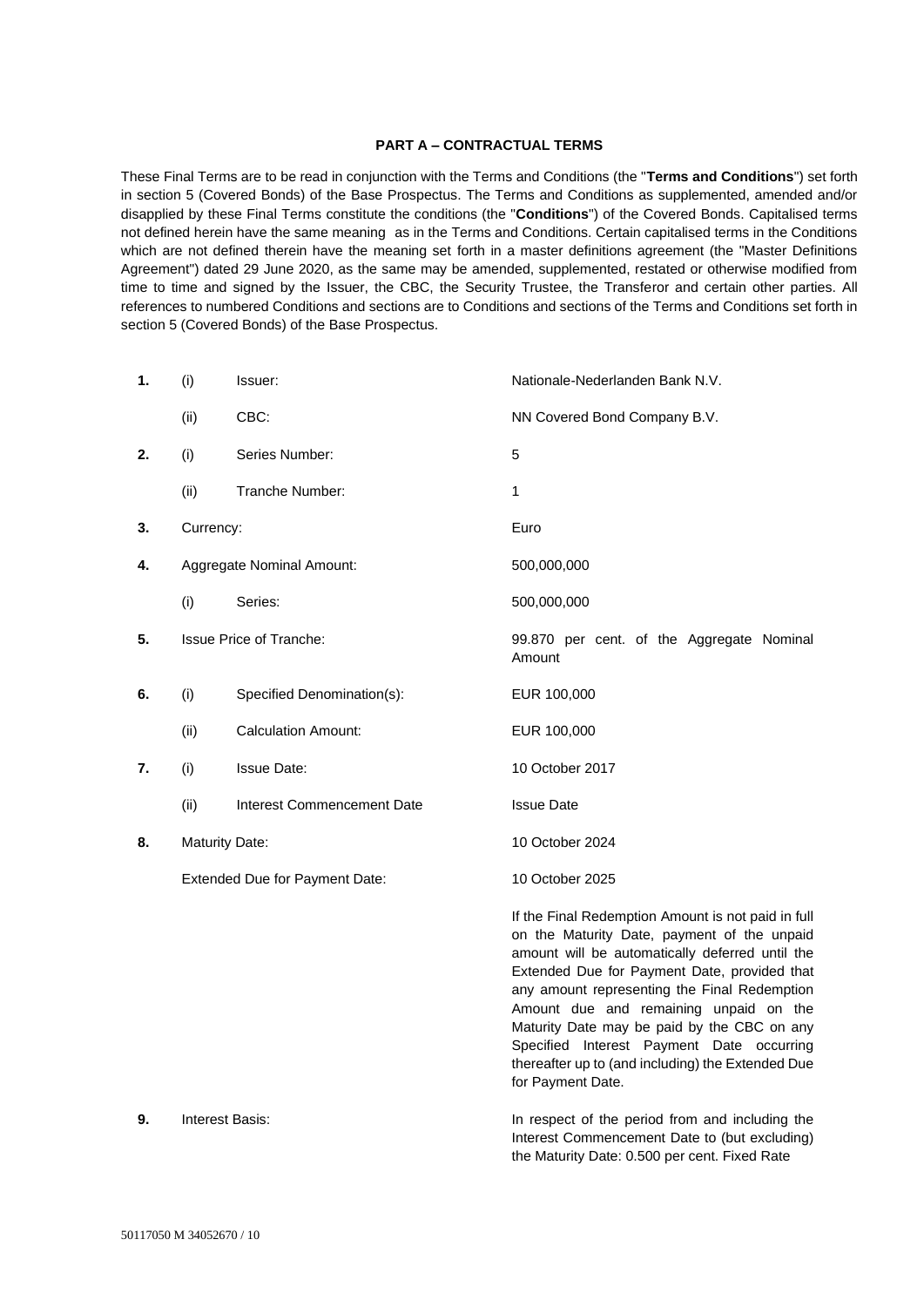If payment of the Guaranteed Final Redemption Amount is deferred in whole or in part, for the period from (and including) the Maturity Date to (and excluding) the Extended Due for Payment Date: 0.500 per cent. Fixed Rate **10.** Redemption/Payment Basis: Redemption at par **11.** Change of Interest Basis or Redemption/Payment Basis Not Applicable 12. Put/Call Options: Not Applicable **13.** Status of the Covered Bonds: Unsubordinated, unsecured, guaranteed **14.** Status of the Guarantee: Unsubordinated, secured (indirectly, through a parallel debt), unguaranteed

#### **PROVISIONS RELATING TO INTEREST (IF ANY) PAYABLE**

| 15.                               | <b>Fixed Rate Covered Bond Provisions:</b> |                                                     | Applicable from (and including) the Issue Date to<br>(but excluding) the Extended Due for Payment<br>Date                                                                                                                                                                                           |
|-----------------------------------|--------------------------------------------|-----------------------------------------------------|-----------------------------------------------------------------------------------------------------------------------------------------------------------------------------------------------------------------------------------------------------------------------------------------------------|
|                                   | (i)                                        | Rate(s) of Interest:                                | 0.500 per cent. per annum payable annually in<br>arrear                                                                                                                                                                                                                                             |
|                                   | (ii)                                       | Interest Payment Date(s):                           | 10 October in each year up to and including the<br>Maturity Date, if applicable subject to the<br>Business Day Convention and thereafter the 10 <sup>th</sup><br>day in each month up to and including the<br>Extended Due for Payment Date if applicable<br>subject to the Business Day Convention |
|                                   | (iii)                                      | Fixed Coupon Amount(s):                             | EUR 500 per Calculation Amount                                                                                                                                                                                                                                                                      |
|                                   | (iv)                                       | Broken Amount(s):                                   | Not Applicable                                                                                                                                                                                                                                                                                      |
|                                   | (v)                                        | <b>Business Day Convention</b>                      |                                                                                                                                                                                                                                                                                                     |
|                                   |                                            | - Business Day Convention                           | <b>Following Business Day Convention</b>                                                                                                                                                                                                                                                            |
|                                   |                                            | - Adjustment or Unadjustment<br>for Interest Period | Unadjusted                                                                                                                                                                                                                                                                                          |
|                                   | (vi)                                       | Fixed Day Count Fraction:                           | Actual/Actual (ICMA)                                                                                                                                                                                                                                                                                |
| 16.                               | Floating Rate Covered Bond Provisions:     |                                                     | Not Applicable                                                                                                                                                                                                                                                                                      |
| 17.                               | Zero Coupon Covered Bond Provisions:       |                                                     | Not Applicable                                                                                                                                                                                                                                                                                      |
| PROVISIONS RELATING TO REDEMPTION |                                            |                                                     |                                                                                                                                                                                                                                                                                                     |
| 18.                               | <b>Issuer Call:</b>                        |                                                     | Not Applicable                                                                                                                                                                                                                                                                                      |
| 19.                               | Investor Put:                              |                                                     | Not Applicable                                                                                                                                                                                                                                                                                      |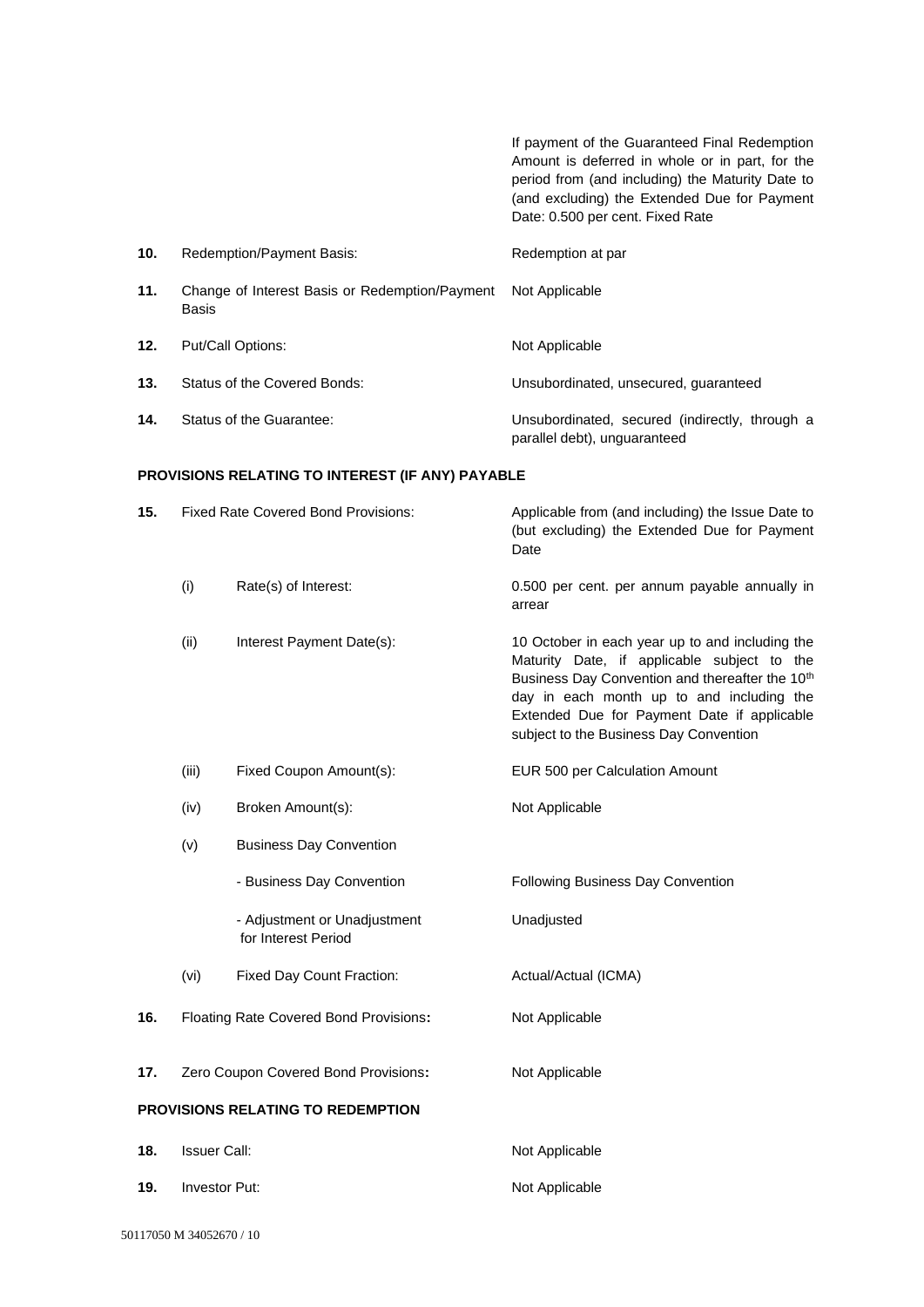|                     | ronoming an roodor Evont or Bordan do againot th<br>Issuer or a CBC Event of Default or other early<br>redemption:  |                                                           |                                                                                                                                                                                          |
|---------------------|---------------------------------------------------------------------------------------------------------------------|-----------------------------------------------------------|------------------------------------------------------------------------------------------------------------------------------------------------------------------------------------------|
|                     |                                                                                                                     | <b>GENERAL PROVISIONS APPLICABLE TO THE COVERED BONDS</b> |                                                                                                                                                                                          |
| 22.                 | Form of Covered Bonds:                                                                                              |                                                           | Bearer form                                                                                                                                                                              |
|                     |                                                                                                                     |                                                           | Temporary Global Covered Bond exchangeable<br>for a Permanent Global Covered Bond which is<br>exchangeable for Definitive Covered Bonds only<br>upon the occurrence of an Exchange Event |
| 23.                 | New Global Note form:                                                                                               |                                                           | Not Applicable (see also Part B - item 7(viii)                                                                                                                                           |
| 24.                 | a)                                                                                                                  | Exclusion of set-off:                                     | Not Applicable                                                                                                                                                                           |
|                     | b)                                                                                                                  | German Insurers:                                          | Not Applicable                                                                                                                                                                           |
| 25.                 | Additional Financial Centre(s) or other special<br>provisions relating to payment Dates:                            |                                                           | Not Applicable                                                                                                                                                                           |
| 26.                 | Talons for future Coupons to be attached to<br>Definitive Covered Bonds (and dates on which such<br>Talons mature): |                                                           | No                                                                                                                                                                                       |
| 27.                 | <b>Consolidation Provisions:</b>                                                                                    |                                                           | The provisions of Condition 18 (Further Issues)<br>apply                                                                                                                                 |
| <b>DISTRIBUTION</b> |                                                                                                                     |                                                           |                                                                                                                                                                                          |
| 28.                 | Method of distribution:                                                                                             |                                                           | Syndicated                                                                                                                                                                               |
|                     | (i)                                                                                                                 | If syndicated, names of Managers:                         | ABN AMRO Bank N.V.<br><b>BNP Paribas</b><br>Coöperatieve Rabobank U.A.<br>Landesbank Baden-Württemberg                                                                                   |
|                     | (ii)                                                                                                                | Stabilising Manager (if any):                             | Not Applicable                                                                                                                                                                           |
| 29.                 | If non-syndicated, name and address of relevant Not Applicable<br>Dealer:<br><b>OTHER PROVISIONS</b>                |                                                           |                                                                                                                                                                                          |
|                     |                                                                                                                     |                                                           |                                                                                                                                                                                          |
| 30.                 | (i)                                                                                                                 | U.S. Selling Restrictions:                                | Reg S Compliance category 2, TEFRA D                                                                                                                                                     |
|                     | (ii)                                                                                                                | Prohibition of Sales to Belgian<br>Consumers:             | Applicable                                                                                                                                                                               |

**21.** Early Redemption Amount(s) per Calculation As specified in Condition 7(e) (*Early Redemption*  Amount of each Covered Bond payable on redemption for taxation reasons, or on acceleration following an Issuer Event of Default as against the *Amounts*)

**20.** Final Redemption Amount: EUR 100,000 per Calculation Amount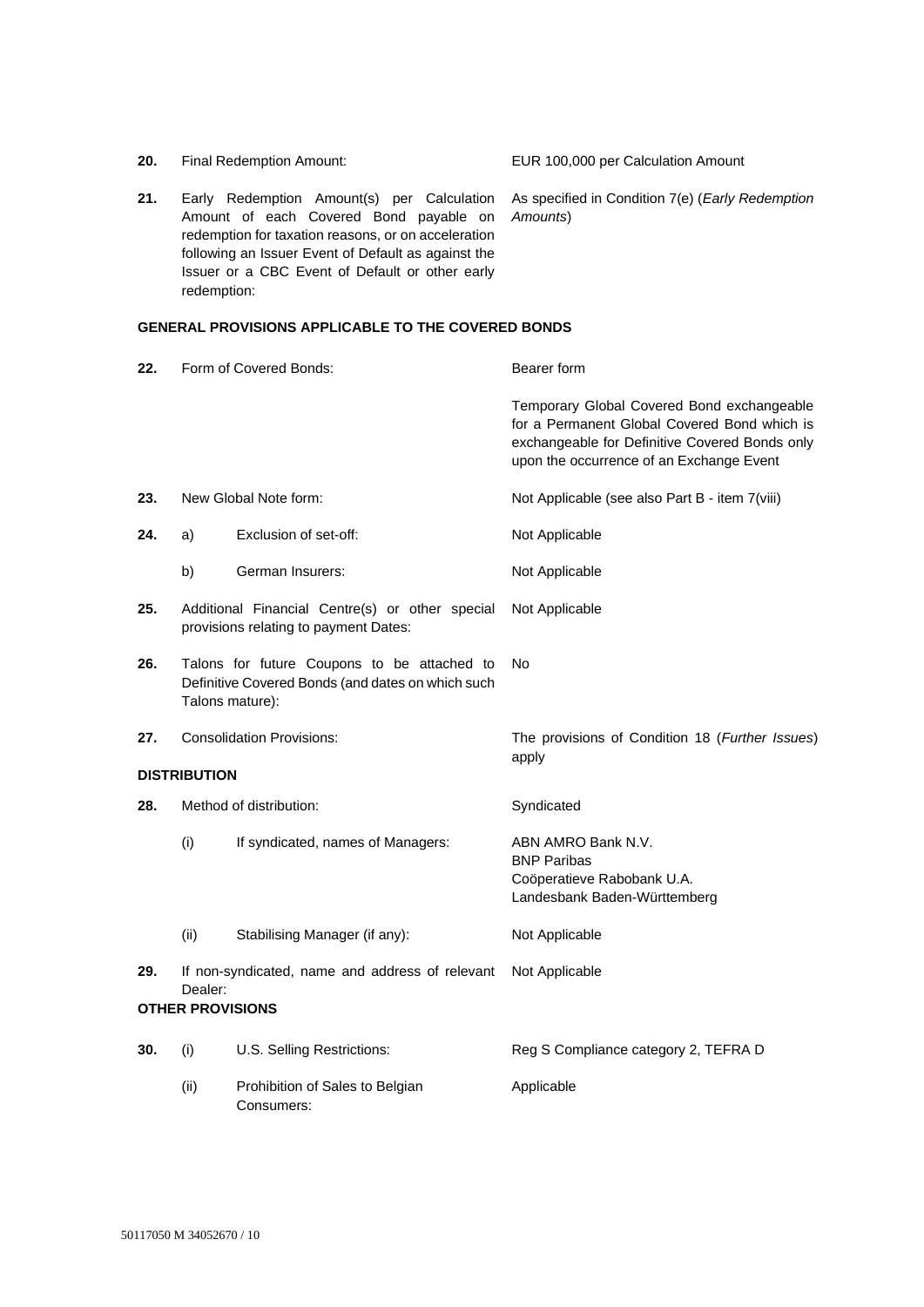# **Responsibility**

The Issuer and the CBC declare that the information contained herein is, to the best of its knowledge, in accordance with the facts and makes no omission likely to affect its import. The Issuer and the CBC (only as far as it concerns the CBC) accept responsibility for the information contained in these Final Terms. Signed on behalf of the Issuer:

By: Duly authorised By: Duly authorised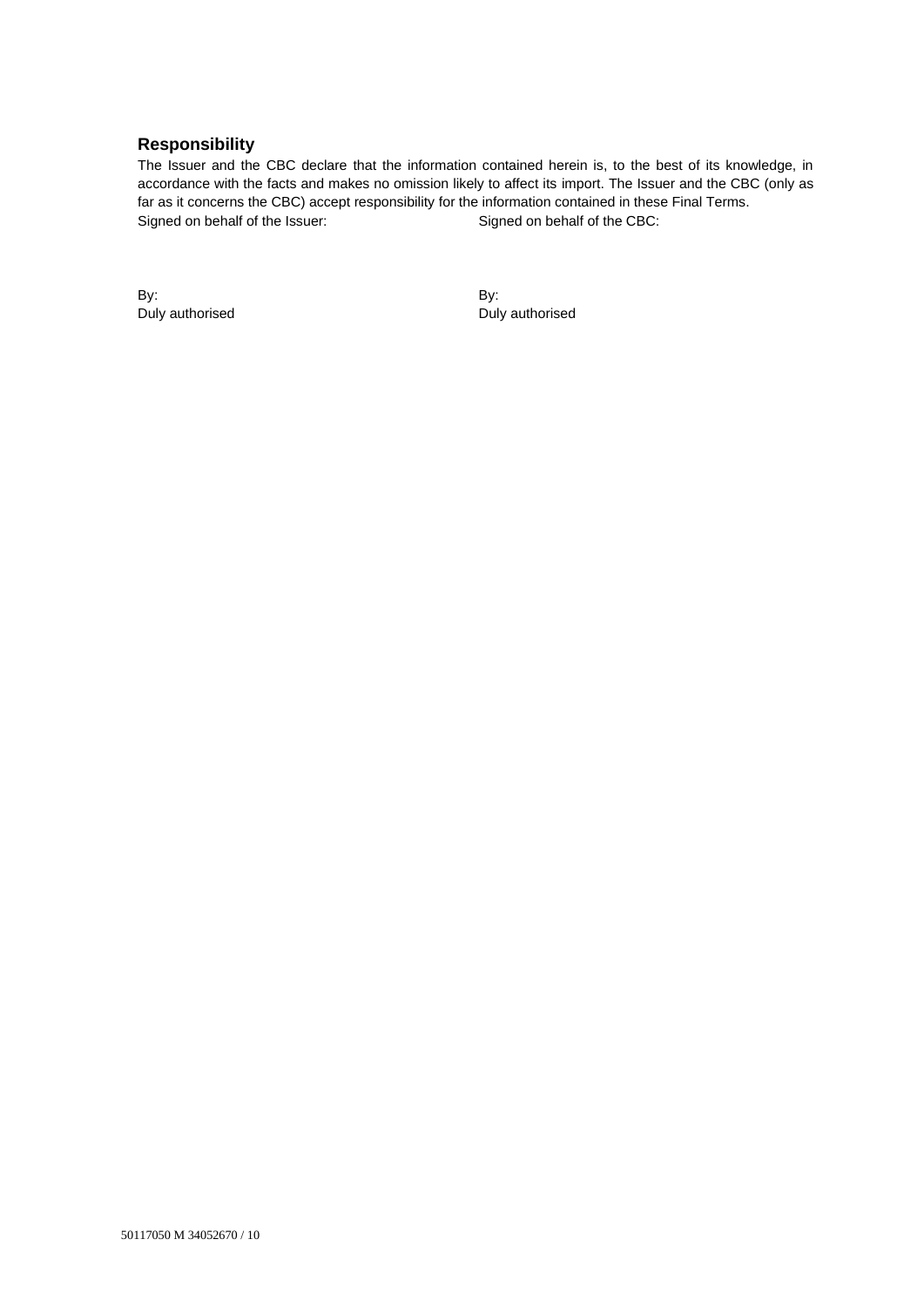# **PART B - OTHER INFORMATION**

## **1. LISTING AND ADMISSION TO TRADING**

| (i)            | Listing:                                                                                            | Euronext Amsterdam                                                                                                                                 |
|----------------|-----------------------------------------------------------------------------------------------------|----------------------------------------------------------------------------------------------------------------------------------------------------|
| (ii)           | Admission to trading:                                                                               | Application has been made for the Covered<br>Bonds to be admitted to trading on the regulated<br>market on the official list of Euronext Amsterdam |
| (iii)          | Estimate of total expenses related to EUR 5,500 (to be paid by the Issuer)<br>admission to trading: |                                                                                                                                                    |
| <b>RATINGS</b> |                                                                                                     |                                                                                                                                                    |
| Ratings        |                                                                                                     | The Covered Bonds to be issued have been<br>rated:                                                                                                 |
|                |                                                                                                     | Standard & Poor's Credit Market Services<br>Europe Limited (merged into S&P Global Ratings<br>Europe Limited on 30 June 2018): AAA                 |
|                | Registration of Rating Agency:                                                                      | Ratings Europe Limited is<br>S&P.<br>Global<br>established in the EU and registered under<br>Regulation (EU) No 1060/2009, as amended (the         |

### **3.** Notification: Not Applicable

**2. RATINGS**

### **4. INTERESTS OF NATURAL AND LEGAL PERSONS INVOLVED IN THE ISSUE**

Save as discussed in "*Subscription and Sale*", so far as the Issuer is aware, no person involved in the issue of the Covered Bonds has an interest material to the offer.

"**CRA Regulation**")

# **5. USE AND ESTIMATED NET PROCEEDS**

|    | (i)                                          | Estimated net proceeds:        | EUR 498,100,000                                                                                                           |
|----|----------------------------------------------|--------------------------------|---------------------------------------------------------------------------------------------------------------------------|
|    | (ii)                                         | Use:                           | The net proceeds of the Covered Bonds will be<br>used by the Issuer for its general corporate<br>purposes                 |
| 6. | <b>YIELD</b> (Fixed Rate Covered Bonds only) |                                |                                                                                                                           |
|    |                                              | Indication of yield:           | 0.519 per cent. per annum                                                                                                 |
|    |                                              |                                | The yield is calculated at the Issue Date on the<br>basis of the Issue Price. It is not an indication of<br>future yield. |
| 7. |                                              | <b>OPERATIONAL INFORMATION</b> |                                                                                                                           |

| (ii)  | Common Code: | 169810672      |
|-------|--------------|----------------|
| (iii) | WKN Code:    | Not Applicable |

(i) ISIN: NL0012650477